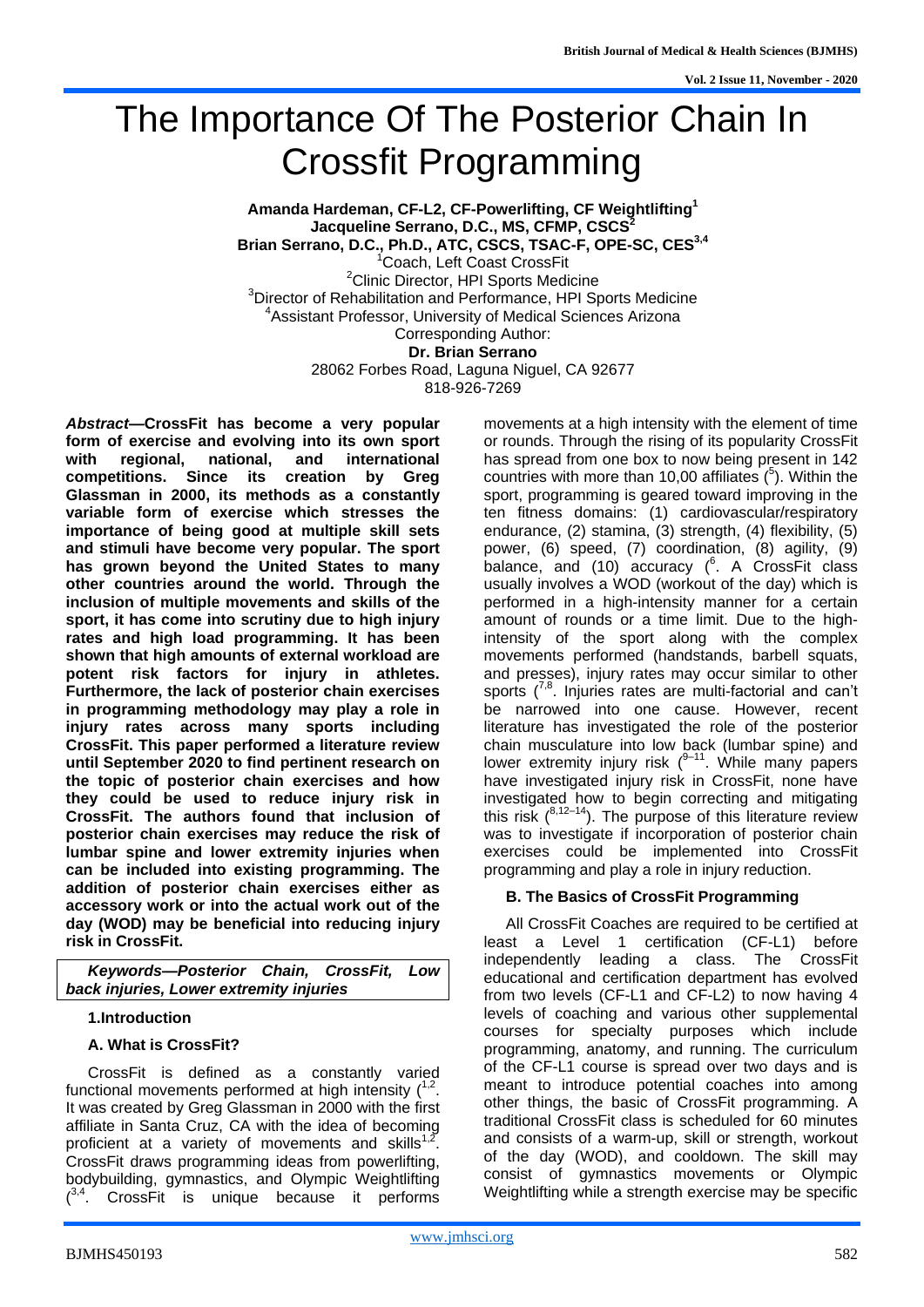workloads in deadlift, back squats, etc. The WOD may consists of a plethora of skills, movements, and variations of the Olympic lifts. It is performed at a high intensity pace paired with a certain timeframe, repetitions performed, or rounds completed. Within this limited time frame, it may be difficult for the coach to find the time within the time constraints to program for performance, longevity, and injury risk prevention.

# **Methods**

A literature review was performed in October 2020 with the use of PubMed, Cochrane, EBSCOhost, and Google Scholar to gather all pertinent research. Search terms included *CrossFit, CrossFit Injuries, CrossFit Low back injury, CrossFit lower extremity injury*, and *posterior chain*. Exclusion criteria included studies that were not published in English, the original protocol was to include only studies from peerreviewed journals. However, in order to include all data, specifically data from the CrossFit journal and other epidemiological information this exclusion criteria was revoked by all three authors. Instead, all relevant articles were collected and screened as part of the secondary process. There seemed to be multiple studies on the topic of CrossFit in Italian and Portuguese. The authors attempted to get an English translation or contact the original authors for more pertinent research if possible through contacting the corresponding author. Inclusion criteria included any article or research paper that discussed the sport of CrossFit, its programming methodologies, injury rates, and injury types. Once the initial articles were gathered, two of the authors further screened the full article as opposed to the abstract only. Research was not limited to date publication since CrossFit is a relatively new sport (2001) and this paper seems to be the first to explore any relationship between posterior chain strengthening and injury rate/ risk prevention.

# **Results**

The initial search revealed 3,529 potentially relevant, and 30 were chosen after careful screening by the authors using the predetermined criteria. Of the studies found, 2 reported on what exactly CrossFit was and how the sport was defined. 10 studies explored injury epidemiology primarily in the low back and lower extremities. 10 studies described CrossFit programming methods, education, and the layout of a typical class. 5 studies introduced the posterior chain and research into its effect into injury rate/risk reduction. However, no studies were found to establish a relationship between CrossFit and the posterior chain musculature which the authors sought to explore and provide evidence for.

# **Discussion**

# **C. Epidemiology of CrossFit Injuries.**

CrossFit has come under scrutiny due to the perceived heightened risk of injury and injury rates  $(7.15)$ . Mehrab et al.  $(2017)$  performed an epidemiological study among Dutch CrossFit Athletes

and found an injury rate of 56.1%  $(^{7})$ . The most common injured areas were the shoulder, lower back, and knee  $(13,16)$ . A limitation of this study is the lack of comparison across sports which could be done using Athletic Exposures as defined by  $(^{12,17,18}$  ). An athletic exposure (AE) was defined as 1 athlete participating in 1 practice or competition. In CrossFit, 1 AE could be 1 athlete participating in one class or training session. Summit et al. (2016) performed a descriptive survey study investigating injuries within recreational CrossFit participants to the shoulder  $(19)$ . The authors found shoulder injuries occurred at a rate of 1.94 per 1000 hours of training (P=.03) which does not differ from other overhead sports  $(^{19})$ . Similarly, Feito et al. (2018) found 30.5% of CrossFit participants suffered an injury within a 12 month period to the shoulder (39%), back (36%) , or knees (12%) (*X 2 =*12.51;  $P = .0019$ )  $(^{8.12}$ . Depending on the frequency of sessions (classes) performed the injury rate varied from 0.27-0.74 per 1000 hours. A unique aspect of the sport is its large recruitment and involvement of both the lower extremity, upper extremity, and core  $(4,20,21)$ . This is opposed to many sports and activities which are upper or lower extremity dominant  $(^{22-25})$ . This discrepancy may be one factor in the higher perceived or reported injury rates  $(^{26,27})$ . However, Sprey et al. (2016) found comparable rates of injury between CrossFit and other recreational and competitive sports (31% vs 57-61.8% in soccer P=.023)  $(^{26}$ . Also, there seems to be a stigma in the ability of CrossFit Coaches to teach the complex movements performed in a short amount of time in large groups  $(^{28})$ . This perceived stigma may negatively affect how injuries are reported compared to other sports or activities. The literature shows injuries suffered during CrossFit occur primarily in the shoulder, low back, and knees  $(8,12,17,18,26,29)$ . In the shoulder, these injuries include rotator cuff pathology, labrum injuries, and biceps tendinopathy  $(30)$ . In the low back it includes sprains/strains and disc herniations with or without radiculopathy (<sup>13</sup>. Lastly, hip pathology in CrossFit may include femoroacetabular impingement syndrome (FAIS) and labral injuries  $(^{16})$ . In correlation with injury prevention programs seen in the rotator cuff and ACL, there have been increase in the inclusion of these programs into organized athletics that have trickled down into high school sports and youth sports  $(^{31})$ . Unfortunately, there is no evidence as to how specific injury prevention programs could decrease risk of injury in CrossFit. This paper investigates potential ways of implementing posterior chain programming into CrossFit methodologies.

#### **D. Introduce the Posterior Chain**

The idea of the posterior chain has been named and termed many different names depending in the field and point of view  $(^{32-35})$ . For example, in the strength and conditioning world knows this group of muscles as such  $(35)$  while the manual therapy world knows it as the posterior fascial sling  $(^{36})$  Either way, the posterior chain consists of a group of muscle, fascial, connective tissue, and other supporting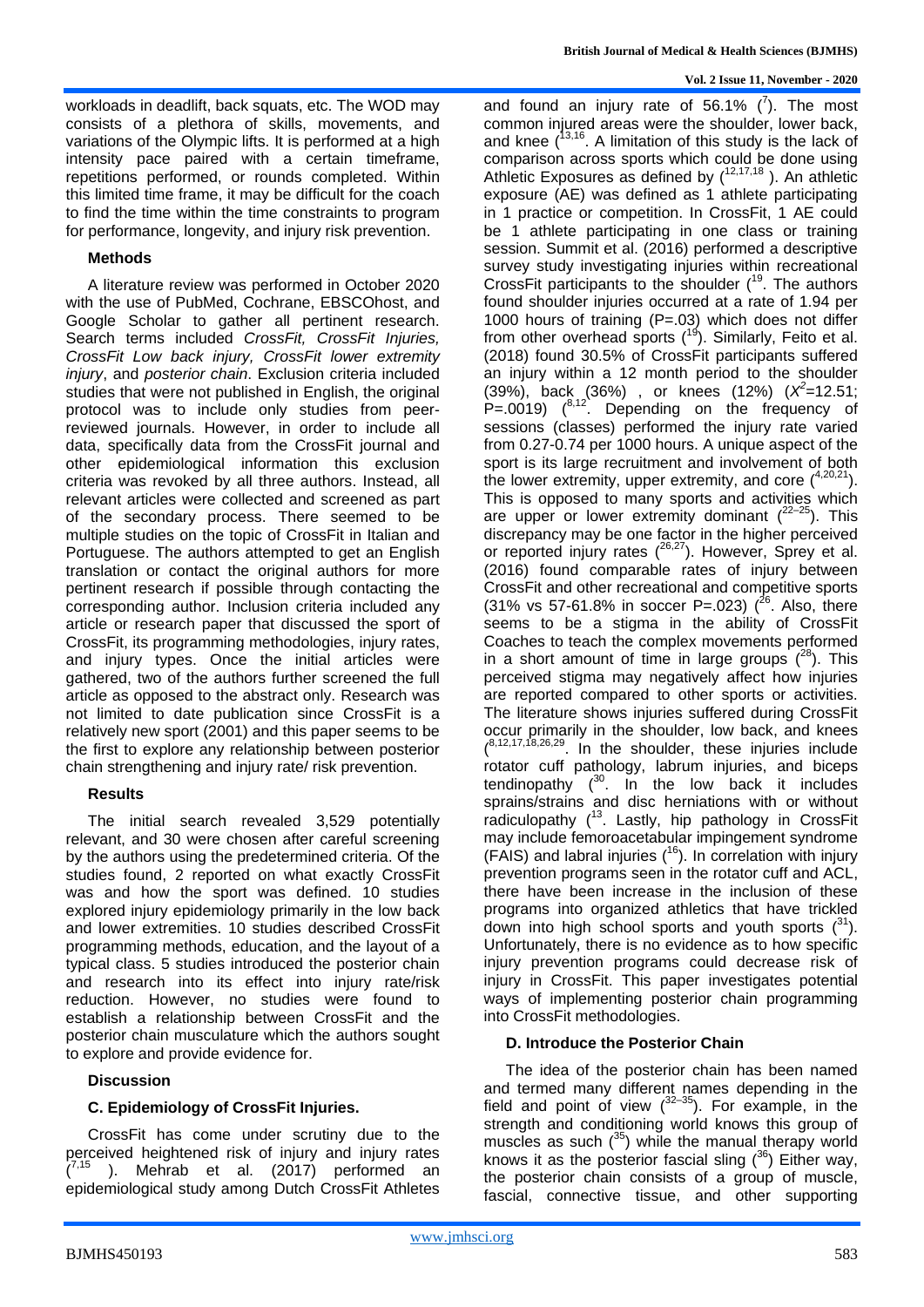structures that runs on the posterior aspect of the human body from the arch of the foot to the top of the cranium to anatomical connections  $(^{34,36})$ . For the purposes of this paper, we will focus on the muscles traversing from the SI joint down to the arch of the foot. The major groups of muscles in this region include the hip extensors, hip stabilizers (rotary and abductors), knee flexors, and ankle plantar flexors  $(37,38)$ . In sports that involve extensive use of the hip such as basketball, track and field, and basketball there is a plethora of research into the importance of hip extension and strength of the posterior chain  $(39 - 1)$ <sup>41</sup>). From a sprinting and jumping vantage point, the ability to produce triple extension is paramount is producing power, acceleration, and achieving top-end speed  $(47-43)$ . Previous research by Serrano and Serrano (2020) find that being able to translate horizontal force (through the posterior chain musculature) is a key indicator in sprinting performance. Furthermore, in Olympic Weightlifting, having a strong posterior chain would not only produce optimal pulls (3 pulls in each lift) but also allows the lifter to maintain a better position over the barbell resulting in a more successful lift (<sup>39,44,45</sup>). Even in overhead sport that involve throwing such as baseball, the hips and lumbo-pelvic-hip complex contribute about 50% of the power of a pitch  $(22.23, 46)$ <sup>48</sup>). This highlights the importance of a strong posterior

chain in sport performance. From a sports medicine standpoint, a strong posterior chain may serve as a potent injury deterrent ( 11,49).

# **E. Connect the Posterior Chain to injuries**

As discussed in the previous section, the posterior chain musculature plays an important role in athletic performance through explored concepts such as triple extension and power production through use of the hips  $(^{35,50})$ . However, the role of this musculature in preventing injuries specific to the sport of CrossFit does not exist to the knowledge of the authors. There is literature in other sports and activities to support this concept. For example, previous research by Nadler and Malanaga  $(2002)$   $(^{51})$  and Kendall and Schmidt et al. (2010)  $(52)$  demonstrates how strong hips lead to a reduction in low back pain and low back (lumbar spine) injuries. In occupational medicine, there is evidence that hip strength as part of an allencompassing core strengthening program leads to decreased sick days and workers compensation claims ( 53,54). Occupational medicine includes studies done on manual intensive employees like plumbers, construction workers, and welders ( <sup>55</sup>). Just as interesting, occupations that involve large amounts of inactivity such as sitting (heavy computer use) jobs also have a high rate of low back pain and injuries ( ግ. Inclusive programs which include strengthening of the posterior chain leads to decrease in pain levels and improved function. In sports such as track and soccer where sprinting occurs frequently, there is a high incidence of hamstring and adductor strains  $(^{57,58})$ . Programs are focused on the eccentric strength of these muscles which is a direct application of working

the posterior chain (<sup>59</sup>. Similarly, a weakness or lack of neural control of the gluteal muscles may require the hamstrings or lumbar spine erector spinae muscle (iliocostalis, longissimus, and spinalis) to be overworked leading to injury  $(^{10,60,61})$ . Thus, evidence seems to support that focused programming of the posterior chain could extend directly into preventing injury in CrossFit, a sport with high rates of low back and hip pathology.

# F. **Extrapolate how focusing work on the posterior chain may reduce injuries**

The Posterior Chain musculature seems to have a protective effect in reducing the risk of injury both in sport and occupational activities (<sup>62-64</sup>). CrossFit is a unique sport because it uses the major muscle groups of the body from the lower extremity, core, and upper extremity  $(65)$ . The frequent use of the shoulder in gymnastics and Olympic Weightlifting also allow classification as an overhead sport  $(^{19}$ ). The most common injuries in the sport occur to the low back, shoulders, hips, and knees as previously discussed  $(19)$ . Of these injuries, it would seem a stronger posterior chain through a dedicated strength and conditioning program could reduce their prevalence. More interesting findings lie in Baseball Research where strengthening of the posterior chain leads to reduction in shoulder and elbow injuries  $(66-68)$ . Specifically, strengthening of the posterior chain has shown to reduce the rate of injuries to the UCL, Glenoid labrum, and Rotator Cuff  $(^{69,70})$ . These findings show promise into the sport of CrossFit which can be a combination of many other sport movements and activities. By incorporating posterior chain exercises, the rate of commonly seen injuries can be decreased. The challenge then becomes how to best incorporate these types of exercises into a 60 minute class and the overall programming in the CrossFit box (gym).

# **G. Conclusion**

Within the confines of a 60 minute CrossFit class, challenges arise when trying to address the needs of sport performance, movement proficiency, and injury risk mitigation. Sport Performance in this context can be directly applied to qualities like strength, power, and cardiovascular improvement. These are achieved during the first portion of the class using a combination of the strength/skill portion. The cardiovascular improvement (aerobic, anaerobic, or combination) is meant to be achieved during the WOD. The injury prevention portion should ideally be performed as part of the warm-up lasting the first 10- 15 minutes of the class. After the cooldown has been achieved to normalize heartrate and breathing rate, there may be time for accessory work in the class. This accessory work should not take more then 10-15 minutes in order for all athletes to be able to complete it within the confines of the class. Similarly, the Head Coach(es) may program a specific day that is biased toward strengthening the posterior chain and other injury prevention factors as time allows. Strengthening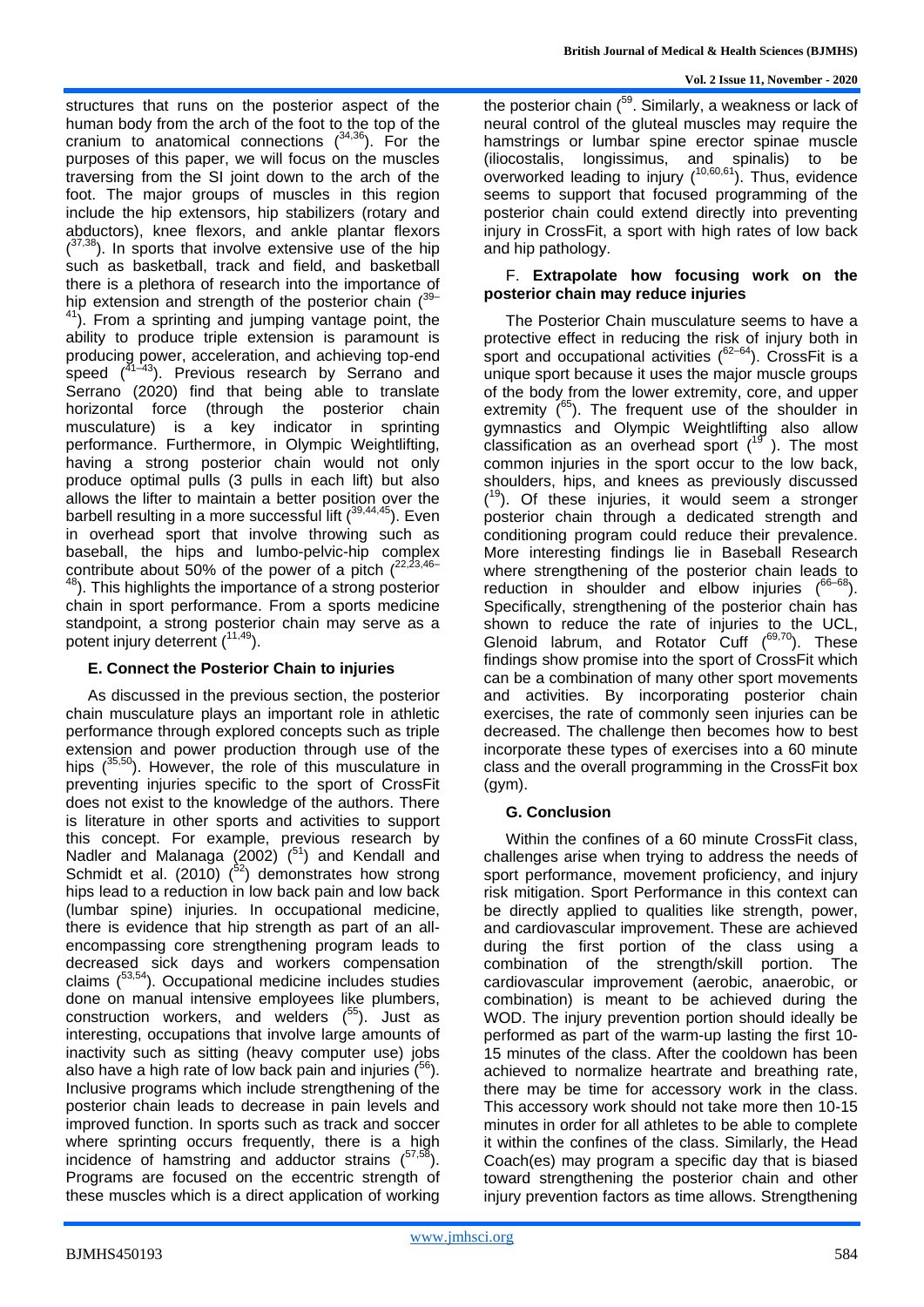of the posterior chain should become an integral part of CrossFit programming for the purpose of movement proficiency and injury risk reduction. This can be done in a time efficient manner on a daily or weekly bases within the programming methodology of each individual affiliate.

# **H. Limitations**

This paper is limited by its nature as a literature review article. Due to the scarcity of research into the posterior chain as it related to CrossFit injury prevention, the authors were only able to perform a literature review. As a first step in laying the foundation for future research, a literature review is necessary which is the case here. In the future however, hopefully this paper sparks the interest of other researchers in higher quality research. The authors were also limited be their search queries and ability to access the literature. There could have been higher quality data in other databases or published into other languages which could not be translated into English. There could also be ongoing research exploring this specific topic that has not been published yet, further limiting our findings. Lastly, two of the three authors (A.H., B.S.) are avid Cross Fitters which could have led to a confirmation bias in interpreting the available data into a positive light regarding the connections between posterior chain exercises and reducing injury risk in the sport.

# I. **Practical Application**

The authors decided to include 6 exercises for practical recommendations that could be incorporated into CrossFit programming. These exercises are meant to be done with equipment found in a traditional box and into the confines of a 60 minute class. The GHD (Glute-Ham Developer) is a popular machine in CrossFit due its variability in being used as a posterior chain developer or core developer  $(^{29,71})$ . For the purposes of this paper, the GHD will be used for development of the posterior chain due to the ability to recruit and build the gluteal muscles and hamstrings. The RDL (Romanian Deadlift) is used as a more specific version of the conventional deadlift because it makes athlete hinge at the hips while keeping the knees extended which puts more load on the hamstrings  $\binom{72-74}{ }$ . Good mornings are put into this program for the purpose of hip hinging and subsequently working on the key posterior chain musculature ( 75,76 ). Nordic curls are a hamstring focused exercise meant to capture the eccentric strength of the hamstrings which has been found to be a predictive factor for hamstring strains and low back pain (<sup>40,77</sup>). The chair deadlift is taken from Louis Simmons and his Westside Barbell method. It is meant to teach athlete how to use their hips properly in a sumo style deadlift which uses a more aggressive hip extension method as opposed to a conventional deadlift. Lastly, if the gym has access to a reverse hyper machine, it may be used to perform reverse hyper-extension exercise. This exercise stabilizes the top half of the body and then the low back goes into

extension, hip extension, and knee extension in order to further target the posterior chain  $(^{78})$ .

#### References

1. Glassman G. *"Why Fitness."* Vol 23.; 2004. Accessed October 22, 2020. http://store.crossfit.com

2. Glassman G. *WWW.CROSSFIT.COM*. Vol 40.; 2005. Accessed October 22, 2020. http://store.crossfit.com

3. Faelli E, Bisio A, Codella R, et al. Acute and Chronic Catabolic Responses to CrossFit ® and Resistance Training in Young Males. doi:10.3390/ijerph17197172

4. Kliszczewicz B, John QC, Daniel BL, Gretchen OD, Michael ER, Kyle TJ. Acute Exercise and Oxidative Stress: CrossFit™ vs. Treadmill Bout. *Journal of Human Kinetics*. 2015;47(1):81-90. doi:10.1515/hukin-2015- 0064

5. Gustavo Claudino J, Gabbett TJ, Bourgeois F, et al. CrossFit Overview: Systematic Review and Meta-analysis. doi:10.1186/s40798-018-0124-5

6. Gustavo Claudino J, Gabbett TJ, Bourgeois F, et al. CrossFit Overview: Systematic Review and Meta-analysis. doi:10.1186/s40798-018-0124-5

7. Mehrab M, Bsc †, de Vos R-J, Kraan GA, Mathijssen NMC. Injury Incidence and Patterns Among Dutch CrossFit Athletes. doi:10.1177/2325967117745263

8. Feito Y, Burrows EK, Philip Tabb L. A 4- Year Analysis of the Incidence of Injuries Among CrossFit-Trained Participants. doi:10.1177/2325967118803100

9. Stutchfield BM, Coleman S. The relationships between hamstring flexibility, lumbar flexion, and low back pain in rowers. *European Journal of Sport Science*. 2006;6(4):255-260.

doi:10.1080/17461390601012678

10. Marshall PWM, Patel H, Callaghan JP. Gluteus medius strength, endurance, and coactivation in the development of low back pain during prolonged standing. *Human Movement Science*. 2011;30(1):63-73. doi:10.1016/j.humov.2010.08.017

11. Lane C, Mayer J. Posterior Chain Exercises for Prevention and Treatment of Low Back Pain. *ACSM's Health & Fitness Journal*. 2017;21(4):46-48. doi:10.1249/FIT.0000000000000307

12. Feito Y, Burrows E, Tabb L, Ciesielka K-A. Breaking the myths of competition: a cross-sectional analysis of injuries among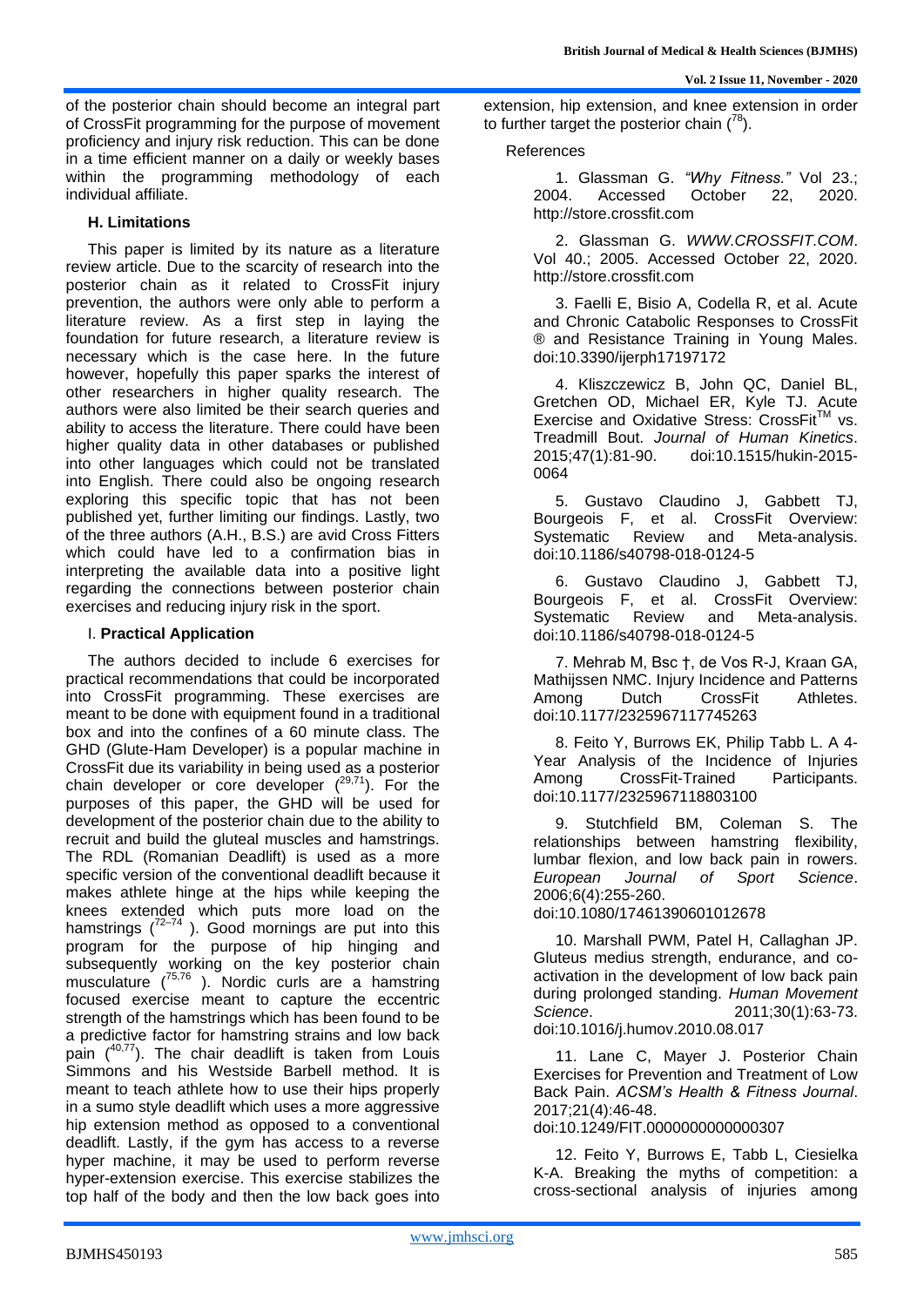CrossFit trained participants. *BMJ Open Sp Ex Med*. 2020;6:750. doi:10.1136/bmjsem-2020- 000750

13. Klimek C, Ashbeck C, Brook AJ, Durall C. Are injuries more common with CrossFit training than other forms of exercise? *Journal of Sport Rehabilitation*. 2018;27(3):295-299. doi:10.1123/jsr.2016-0040

14. Tafuri S, Salatino G, Napoletano PL, Monno A, Notarnicola A. The risk of injuries among CrossFit athletes: an Italian observational retrospective survey. *The Journal of Sports Medicine and Physical Fitness*. 2019;59(9):1544-1550. doi:10.23736/S0022-4707.18.09240-X

15. Montalvo AM, Shaefer H, Rodriguez B, Li T, Epnere K, Myer G-RD. *Retrospective Injury Epidemiology and Risk Factors for Injury in CrossFit*. Vol 16.; 2017. http://www.jssm.org

16. Gardiner B, Devereux G, Beato M. Injury risk and injury incidence rates in CrossFit. *Journal of Sports Medicine and Physical Fitness*. 2020;60(7):1005-1013. doi:10.23736/S0022-4707.20.10615-7

17. Everhart JS, Kirven JC, France TJ, Hidden K, Vasileff WK. Rates and treatments of CrossFit-related injuries at a single hospital system. *Current Orthopaedic Practice*. 2019;30(4):347-352. doi:10.1097/BCO.0000000000000766

18. Minghelli B, Vicente P. Musculoskeletal injuries in Portuguese CrossFit practitioners. *The Journal of Sports Medicine and Physical Fitness*. 2019;59(7):1213-1220. doi:10.23736/S0022-4707.19.09367-8

19. Summit R, Cotton R, Kays A, Slaven E. Shoulder Injuries in Individuals who Participate in CrossFir Traininng. *Sports Health: A multidisciplinary approach* . Published online 2016. doi:10.1177/1941738116666073

20. Kliszczewicz BM, Snarr R, Esco MR. Metabolic and Cardiovascular response to the CrossFit workout "Cindy" Training loads, Heart Rate Varialibity and Stress Recovery Responses in Youth Elite Canoe Sprint Athletes View project Effects of Low-Volume Body Weight Circuit Exercise Training on Markers of Glucose Tolerance, Inflammation, and Health-Related Fitness in Persons With Type 2 Diabetes Mellitus View project. Published online 2014. doi:10.12922/jshp.v2i2.38

21. Stracciolini A, Quinn B, Zwicker RL, Howell DR, Sugimoto D. Part I. *Clinical Journal of Sport Medicine*. 2020;30(2):102-107. doi:10.1097/JSM.0000000000000805

22. Weber AE, Kontaxis A, O'Brien SJ, Bedi A. The Biomechanics of Throwing. *Sports Medicine and Arthroscopy Review*. 2014;22(2):72-79.

doi:10.1097/JSA.0000000000000019

23. Weber AE, Kontaxis A, O'Brien SJ, Bedi A. The biomechanics of throwing: Simplified and cogent. *Sports Medicine and Arthroscopy Review*. 2014;22(2):72-79. doi:10.1097/JSA.0000000000000019

24. Fleisig G. *THE BIOMECHANICS OF THROWING*.; 2001. Accessed October 24, 2020. https://ojs.ub.unikonstanz.de/cpa/article/view/3826

25. Bakshi N, Freehill MT. The Overhead Athletes Shoulder. *Sports Medicine and Arthroscopy Review*. 2018;26(3):88-94. doi:10.1097/JSA.0000000000000200

26. Sprey JWC, Md †, Ferreira T, et al. An Epidemiological Profile of CrossFit Athletes in Brazil. doi:10.1177/2325967116663706

27. C Poston WS, Haddock CK, Heinrich KM, Jahnke SA, Jitnarin N, David Batchelor CB. Is High-Intensity Functional Training (HIFT)/CrossFit Safe for Military Fitness Training? *REVIEW ARTICLE MILITARY MEDICINE*. 2016;181:627. doi:10.7205/MILMED-D-15-00273

Edmonds SE. Geographies of (Cross)fitness: an ethnographic case study of a CrossFit Box. *Qualitative Research in Sport, Exercise and Health*. 2020;12(2):192-206. doi:10.1080/2159676X.2019.1602559

29. Lima PO, Souza MB, Sampaio T v., Almeida GP, Oliveira RR. Epidemiology and associated factors for CrossFit-related musculoskeletal injuries: a cross-sectional study. *The Journal of Sports Medicine and Physical Fitness*. 2020;60(6):889-894. doi:10.23736/S0022-4707.20.10364-5

30. Szeles PR de Q, Costa TS da, Cunha RA da, et al. CrossFit and the Epidemiology of Musculoskeletal Injuries: A Prospective 12- Week Cohort Study. *Orthopaedic Journal of Sports Medicine*. 2020;8(3). doi:10.1177/2325967120908884

31. Voskanian N. ACL Injury prevention in female athletes: review of the literature and practical considerations in implementing an ACL prevention program. doi:10.1007/s12178- 013-9158-y

32. Matinlauri AI, Alcaraz PE, Freitas TT, et al. A comparison of the isometric force fatiguerecovery profile in two posterior chain lower limb tests following simulated soccer competition. Published online 2019. doi:10.1371/journal.pone.0206561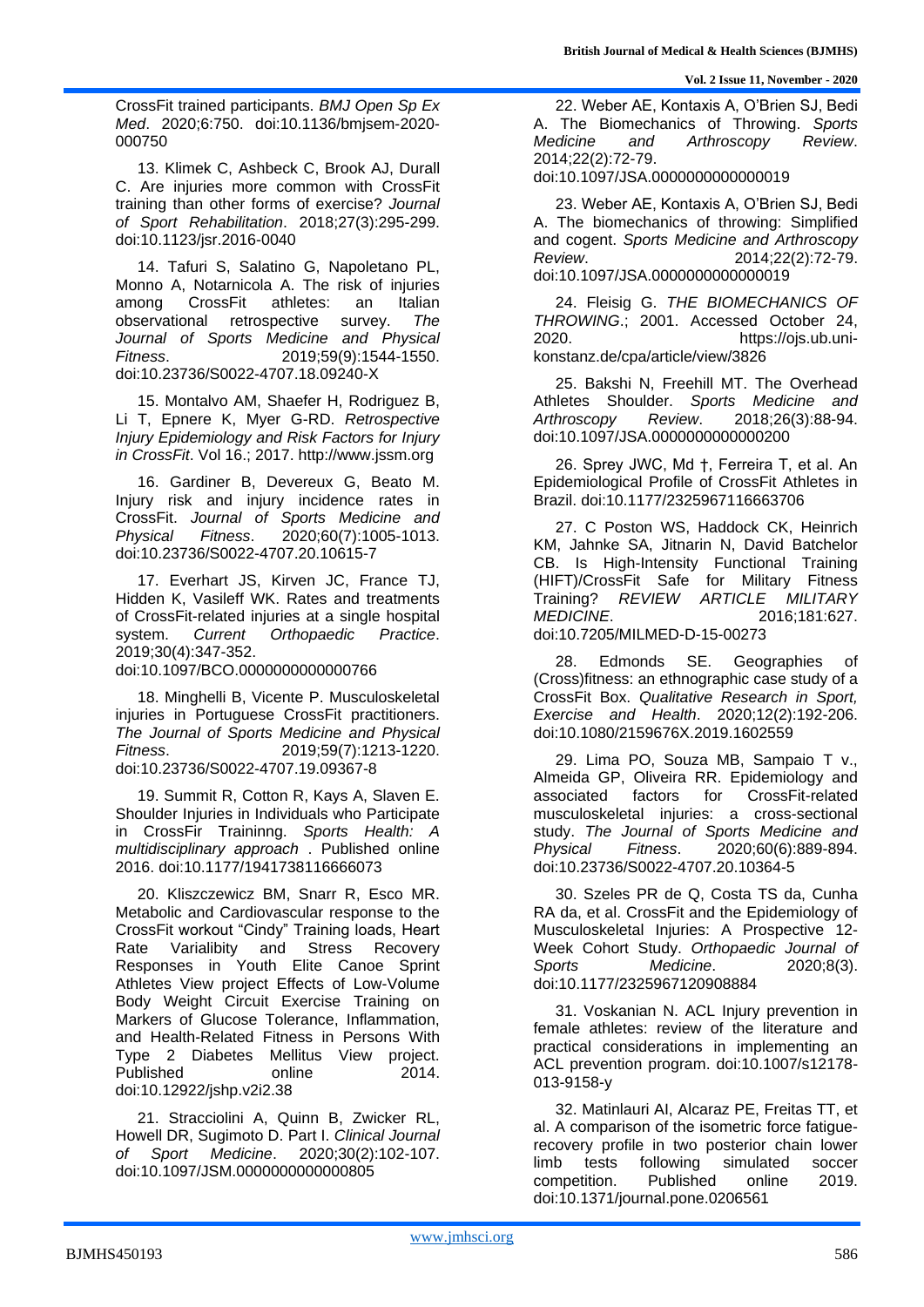33. Read PJ, Nicholas Turner A, Clarke R, Applebee S, Hughes J. Knee Angle Affects Posterior Chain Muscle Activation During an Isometric Test Used in Soccer Players. doi:10.3390/sports7010013

34. de Ridder E, van Oosterwijck JO, Vleeming A, Vanderstraeten GG, Danneels LA. *Posterior Muscle Chain Activity during Various Extension Exercises: An Observational Study*.; 2013. doi:10.1186/1471-2474-14-204

35. Constantine, Taberner, Richter, Willett, Cohen. Isometric Posterior Chain Peak Force Recovery Response Following Match-Play in Elite Youth Soccer Players: Associations with Relative Posterior Chain Strength. *Sports*. 2019;7(10):218. doi:10.3390/sports7100218

36. Szlezak AM, Georgilopoulos P, Bullock-Saxton JE, Steele MC. The immediate effect of unilateral lumbar Z-joint mobilisation on posterior chain neurodynamics: A randomised controlled study. *Manual Therapy*. 2011;16(6):609-613.

doi:10.1016/j.math.2011.06.004

37. Cibinello FU, de Jesus Neves JC, Carvalho MYL, Valenciano PJ, Fujisawa DS. Effect of Pilates Matwork exercises on posterior chain flexibility and trunk mobility in school children: A randomized clinical trial. *Journal of Bodywork and Movement Therapies*. 2020;24(4):176-181. doi:10.1016/j.jbmt.2020.06.016

38. Veiga PHA, Daher CRDM, Morais MFF. Alterações posturais e flexibilidade da cadeia posterior nas lesões em atletas de futebol de campo. *Revista Brasileira de Ciências do Esporte (Impresso)*. 2011;33(1):235-248. doi:10.1590/s0101-32892011000100016

39. Lorenz D. Facilitating Power Development in the Recovering Athlete. *Strength and Conditioning Journal*. 2016;38(1):48-50.

doi:10.1519/SSC.0000000000000192

40. Alonso-Fernandez D, Docampo-Blanco P, Martinez-Fernandez J. Changes in muscle architecture of biceps femoris induced by eccentric strength training with nordic hamstring exercise. *Scandinavian Journal of Medicine & Science in Sports*. 2018;28(1):88- 94. doi:10.1111/sms.12877

41. Chang E, Norcross MF, Johnson ST, Kitagawa T, Hoffman M. Relationships Between Explosive and Maximal Triple Extensor Muscle Performance and Vertical Jump Height. *Journal of Strength and Conditioning Research*. 2015;29(2):545-551. doi:10.1519/JSC.0000000000000652

42. Wild A, James Wild A, Bezodis N, Blagrove R, Bezodis I. *TITLE A Biomechanical Comparison of Accelerative and Maximum Velocity Sprinting: Specific Strength Training Considerations*.; 2013. Accessed October 25, 2020. https://research.stmarys.ac.uk/

43. Loturco I, Pereira LA, Kobal R, et al. Improving Sprint Performance in Soccer: Effectiveness of Jump Squat and Olympic Push Press Exercises. Published online 2016. doi:10.1371/journal.pone.0153958

44. DeWeese BH, Serrano AJ, Scruggs SK, Burton JD. The Midthigh Pull. *Strength and Conditioning Journal*. 2013;35(6):54-58. doi:10.1519/SSC.0b013e318297c77b

45. Kipp K, Redden J, Sabick M, Harris C. Kinematic and kinetic synergies of the lower extremities during the pull in olympic weightlifting. *Journal of Applied Biomechanics*. 2012;28(3):271-278. doi:10.1123/jab.28.3.271

46. Erickson BJ, Thorsness RJ, Hamamoto JT, Verma NN. The Biomechanics of Throwing. *Operative Techniques in Sports Medicine*. 2016;24(3):156-161.

doi:10.1053/j.otsm.2016.04.002

47. Laudner KG, Moore SD, Sipes RC, Meister K. Functional Hip Characteristics of Baseball Pitchers and Position Players. *The American Journal of Sports Medicine*. 2010;38(2). doi:10.1177/0363546509347365

48. Gilmer GG, Washington JK, Dugas JR, Andrews JR, Oliver GD. The role of lumbopelvic-hip complex stability in softball throwing mechanics. *Journal of Sport Rehabilitation*. 2019;28(2):196-204. doi:10.1123/jsr.2017-0276

49. Ribeiro-Alvares JB, Marques VB, Vaz MA, Baroni BM. Four Weeks of Nordic Hamstring Exercise Reduce Muscle Injury Risk Factors in Young Adults. *Journal of Strength and Conditioning Research*. 2018;32(5):1254- 1262. doi:10.1519/JSC.0000000000001975

50. McAllister MJ, Hammond KG, Schilling BK, Ferreria LC, Reed JP, Weiss LW. Muscle Activation During Various Hamstring Exercises. *Journal of Strength and Conditioning Research*. 2014;28(6):1573-1580. doi:10.1519/JSC.0000000000000302

51. Nadler SF, Malanga GA, Bartoli LA, Feinberg JH, Prybicien M, Deprince M. Hip muscle imbalance and low back pain in athletes: Influence of core strengthening. *Medicine and Science in Sports and Exercise*. 2002;34(1):9-16. doi:10.1097/00005768- 200201000-00003

52. Kendall KD, Schmidt C, Ferber R. The relationship between hip-abductor strength and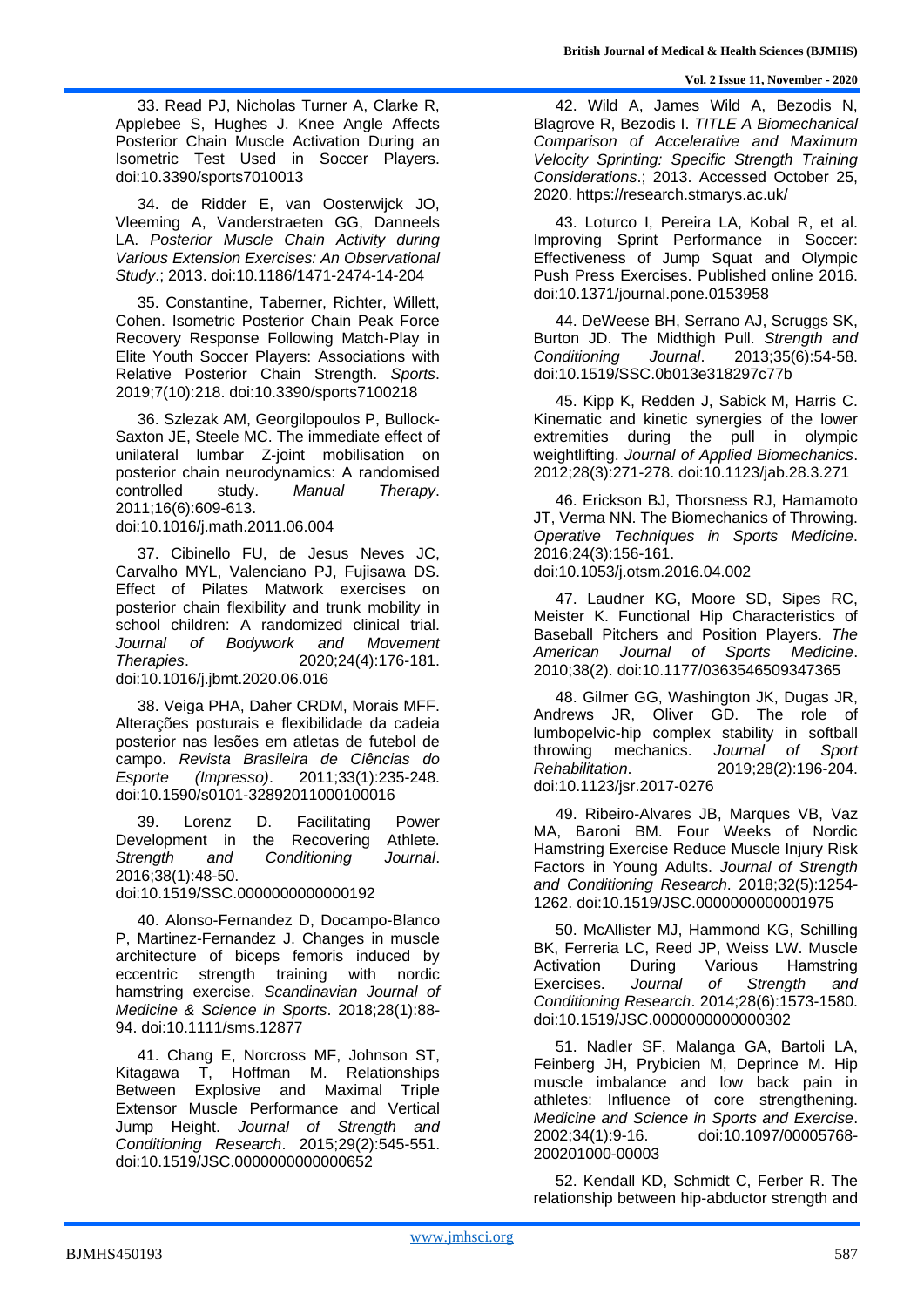the magnitude of pelvic drop in patients with low back pain. *Journal of Sport Rehabilitation*. 2010;19(4):422-435. doi:10.1123/jsr.19.4.422

53. Ahn SH, Kwon OY, Hwang UJ, Jung SH, Kim HA, Kim JH. The association between genu recurvatum angle and the strength of the hip and knee muscles in standing workers. *Work*. 2020;66(1):173-181. doi:10.3233/WOR-203161

54. Shin DC. Correlation between nonspecific chronic low back pain and physical factors of lumbar and hip joint in office workers. *Medical Hypotheses*. 2020;144:110304. doi:10.1016/j.mehy.2020.110304

55. Werner RA, Gell N, Hartigan A, Wiggermann N, Keyserling M. Risk factors for hip problems among assembly plant workers. *Journal of Occupational Rehabilitation*. 2011;21(1):84-89. doi:10.1007/s10926-010- 9259-z

56. Allahverdi E. *Psychosomatic Pain*. www.intechopen.com

57. Schache A. Eccentric hamstring muscle training can prevent hamstring injuries in soccer players. *Journal of Physiotherapy*. 2012;58(1):58. doi:10.1016/S1836- 9553(12)70074-7

58. Schuermans J, Tiggelen D van, Danneels L, Witvrouw E. Susceptibility to Hamstring Injuries in Soccer A Prospective Study Using Muscle Functional Magnetic Resonance Imaging. doi:10.1177/0363546515626538

59. van der Horst N, Smits DW, Petersen J, Goedhart EA, Backx FJG. The Preventive Effect of the Nordic Hamstring Exercise on Hamstring Injuries in Amateur Soccer Players: A Randomized Controlled Trial. *American Journal of Sports Medicine*. 2015;43(6):1316- 1323. doi:10.1177/0363546515574057

60. Marshall PWM, Mannion J, Murphy BA. The eccentric, concentric strength relationship of the hamstring muscles in chronic low back pain. *Journal of Electromyography and Kinesiology*. 2010;20(1):39-45. doi:10.1016/j.jelekin.2009.04.005

61. Gasibat Q, Simbak N bin. *Modified Rehabilitation Exercises to Strengthen the Gluteal Muscles with a Significant Improvement in the Lower Back Pain Developing Bioactive Food Ingredients View Project Faculty Development Program with Hands-on Workshop View Project*.; 2017. Accessed October 25, 2020. https://www.researchgate.net/publication/3165 44107

62. Bussey MD, Kennedy JE, Kennedy G. Gluteus medius coactivation response in field hockey players with and without low back pain. *Physical Therapy in Sport*. 2016;17:24-29. doi:10.1016/j.ptsp.2015.03.002

63. Arab AM, Nourbakhsh MR, Mohammadifar A. The relationship between hamstring length and gluteal muscle strength in individuals with sacroiliac joint dysfunction. doi:10.1179/106698110X12804993426848

64. Distefano LJ, Blackburn JT, Marshall SW, Padua DA. Gluteal muscle activation during common therapeutic exercises. *Journal of Orthopaedic and Sports Physical Therapy*. 2009;39(7):532-540.

doi:10.2519/jospt.2009.2796

65. Bellovary B. The Perceived Demands of CrossFit. *All NMU Master's Theses*. Published online April 1, 2014. Accessed October 25, 2020. https://commons.nmu.edu/theses/3

66. Beckett M, Hannon M, Ropiak C, Gerona C, Mohr K, Limpisvasti O. Clinical Assessment of Scapula and Hip Joint Function in Preadolescent and Adolescent Baseball Players. doi:10.1177/0363546514542804

67. Scher S, Anderson K, Weber N, Bajorek J, Rand K, Bey MJ. *Associations Among Hip and Shoulder Range of Motion and Shoulder Injury in Professional Baseball Players*. www.nata.org/jat

68. García-Pinillos F, Ramírez-Campillo R, Roche-Seruendo LE, Soto-Hermoso VM, Latorre-Román P. How do recreational endurance runners warm-up and cool-down? A descriptive study on the use of continuous runs. *International Journal of Performance Analysis in Sport*. 2019;19(1):102-109. doi:10.1080/24748668.2019.1566846

69. Cools AM, Johansson FR, Borms D, Maenhout A. Prevention of shoulder injuries in overhead athletes: a science-based approach. *Braz J Phys Ther*. doi:10.1590/bjptrbf.2014.0109

70. Kantrowitz DE, Trofa DP, Woode DR, Ahmad CS, Sean Lynch T. Athletic Hip Injuries in Major League Baseball Pitchers Associated With Ulnar Collateral Ligament Tears. doi:10.1177/2325967118800704

71. Chiu LZF, Yaremko A, vonGaza GL. Addition of Glute-Ham-Gastroc Raise to a Resistance Training Program. *Journal of Strength and Conditioning Research*. 2017;31(9):2562-2571. doi:10.1519/JSC.0000000000002065

72. Fisher J, Bruce-Low S, Smith D. A randomized trial to consider the effect of Romanian deadlift exercise on the